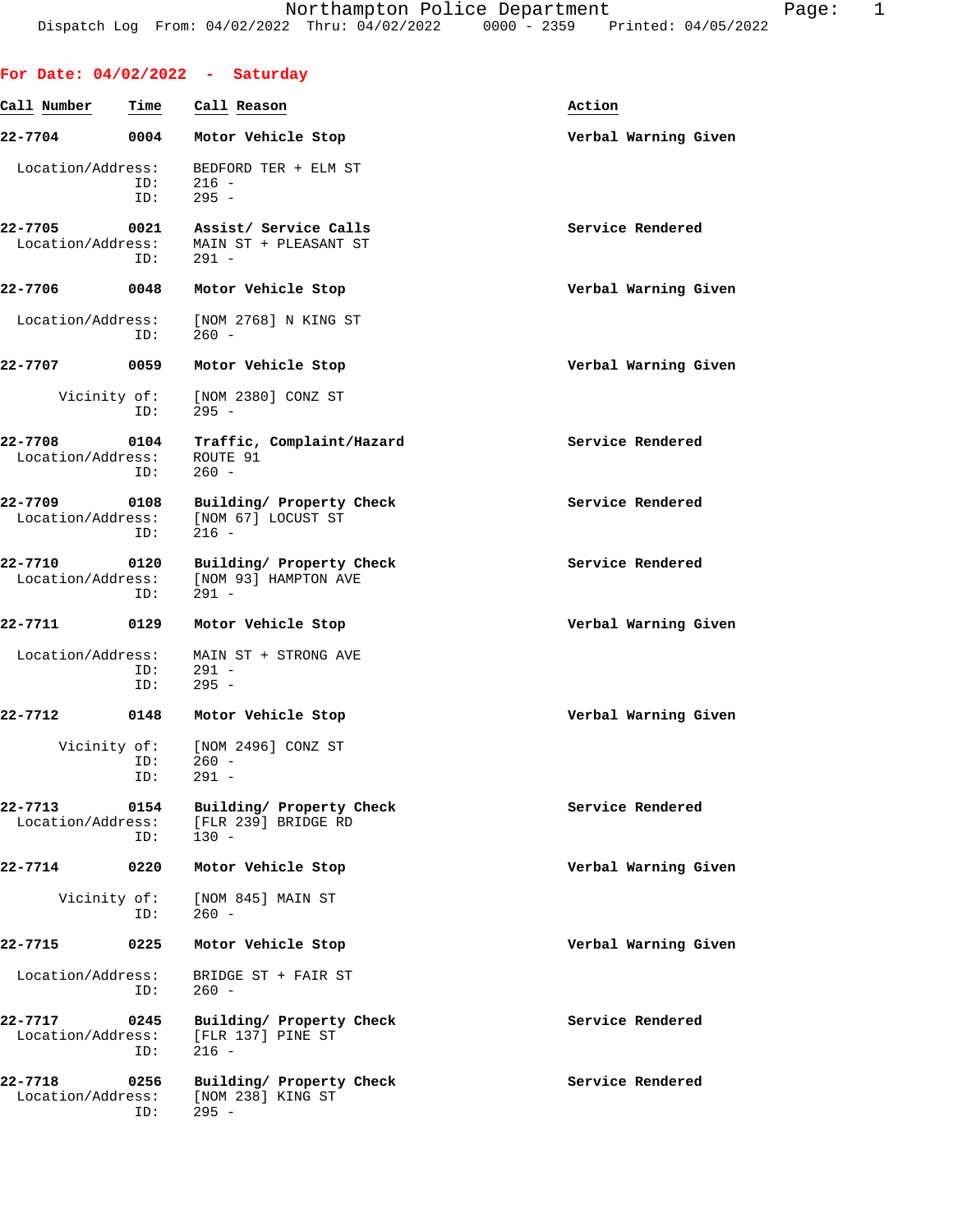| $22 - 7719$                       | 0310                | Building/ Property Check<br>Location/Address: [NOM 1524] KING ST<br>ID: 260 -                               | Service Rendered              |
|-----------------------------------|---------------------|-------------------------------------------------------------------------------------------------------------|-------------------------------|
| $22 - 7720$                       | 0322<br>ID:         | Building/ Property Check<br>Location/Address: [LED 49] HAYDENVILLE RD<br>$130 -$                            | Service Rendered              |
| 22-7721<br>Location/Address:      | 0357<br>ID:         | Building/ Property Check<br>[NOM 407] MAIN ST<br>$291 -$                                                    | Service Rendered              |
| 22-7722 0359<br>Location/Address: | ID:                 | Building/ Property Check<br>[NOM 2488] DAMON RD<br>$295 -$                                                  | Service Rendered              |
| 22-7724 0443                      | ID:                 | Building/ Property Check<br>Location/Address: [NOM 79] PROSPECT ST<br>$295 -$                               | Service Rendered              |
| 22-7726 0550<br>Location/Address: | ID:                 | Park and Walk<br>MAIN ST<br>$291 -$                                                                         | Service Rendered              |
| $22 - 7727$                       | Vicinity of:<br>ID: | 0617 Traffic Accident<br>[LED 31] HAYDENVILLE RD<br>$130 -$                                                 | Service Rendered              |
| 22-7728                           | 0628                | Trespassing/ Unwanted Guest                                                                                 | Verbal Warning Given          |
| Location/Address:                 | ID:<br>ID:          | [NOM 407] MAIN ST<br>$260 -$<br>$295 -$                                                                     |                               |
| 22-7729<br>Location/Address:      | ID:<br>ID:          | 0703 Alarm/ Burglar/ Holdup Panic New York Palse Alarm<br>[LED 23] MAIN ST<br>$298 -$<br>$261 -$<br>$126 -$ |                               |
| 22-7731                           |                     | 0829 Motor Vehicle Stop                                                                                     | Cite/ Warning Issued/ Traffic |
|                                   | Vicinity of:<br>ID: | [LED] LEONARD ST + UPLAND RD<br>$298 -$<br>$261 -$                                                          |                               |
| 22-7732                           | 0833                | Traffic, Complaint/Hazard                                                                                   | Area Search Negative          |
| Location/Address:                 | ID:                 | DAMON RD + INDUSTRIAL DR<br>$187 -$                                                                         |                               |
| $22 - 7733$                       | 0938                | Motor Vehicle Stop                                                                                          | Cite/ Warning Issued/ Traffic |
|                                   | Vicinity of:<br>ID: | [NOM 17] KING ST<br>$201 -$                                                                                 |                               |
| 22-7734                           | 1033                | Traffic, Complaint/Hazard                                                                                   | Investigated Incident         |
| Location/Address:                 | ID:<br>ID:          | DAMON RD + INDUSTRIAL DR<br>$187 -$<br>$187 -$                                                              |                               |
| 22-7735                           | 1034                | Traffic, Complaint/Hazard                                                                                   | Area Search Negative          |
| Location/Address:                 | ID:                 | MT TOM RD<br>$204 -$                                                                                        |                               |
| 22-7736                           | 1036                | Motor Vehicle Stop                                                                                          | Cite/ Warning Issued/ Traffic |
| Location/Address:                 | ID:                 | [NOM 1756] N KING ST<br>$189 -$                                                                             |                               |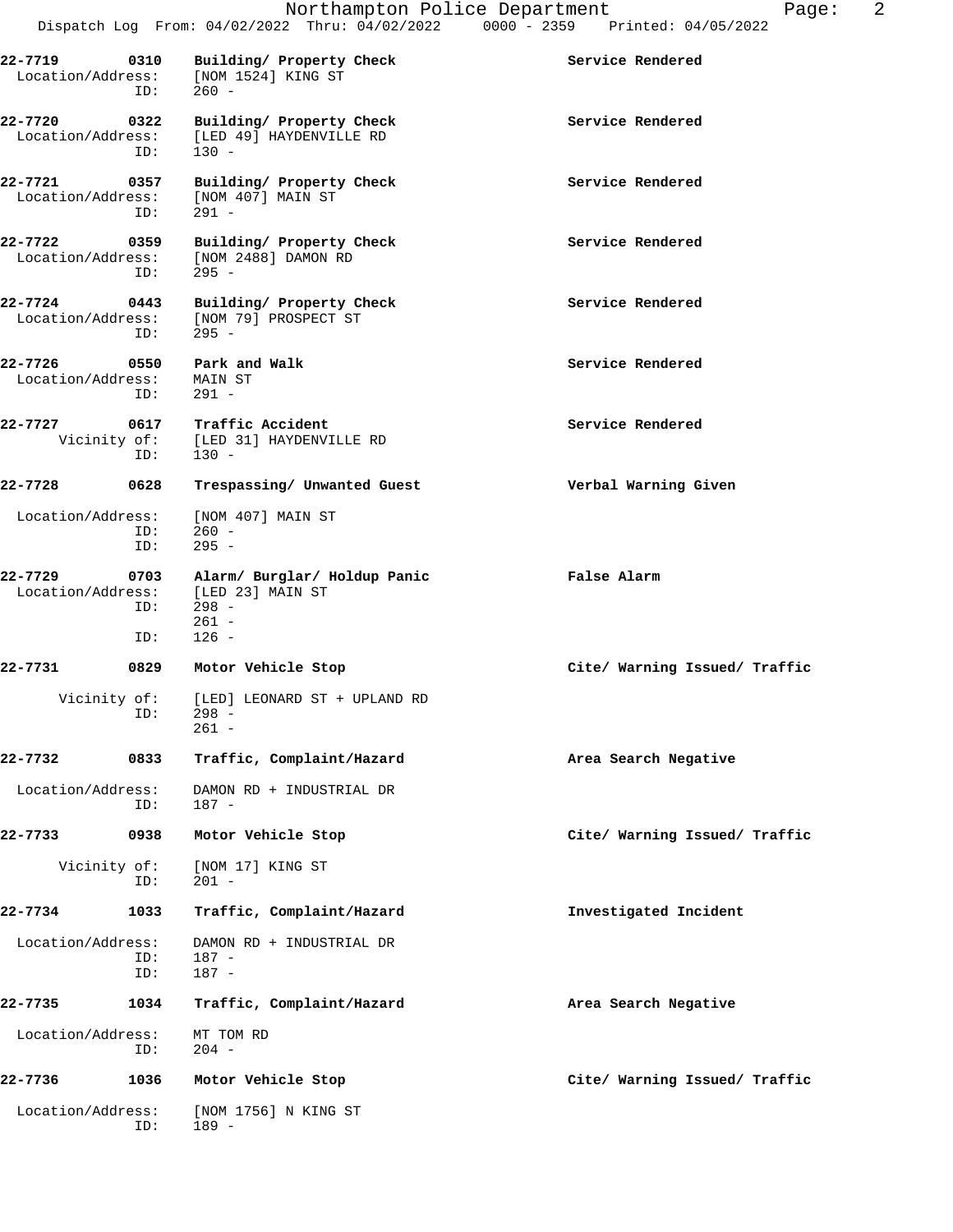| 22–7738            |            | 1037 Theft/Larceny                                                              | Report Done                   |
|--------------------|------------|---------------------------------------------------------------------------------|-------------------------------|
|                    | ID:        | Location/Address: [FLR 12] MAPLE ST<br>$126 -$                                  |                               |
| Refer To Incident: |            | $22 - 604 - OF$                                                                 |                               |
| 22-7740            | 1101       | <b>ASSIST OTHER AGENCY</b>                                                      | Service Rendered              |
|                    | ID: 298 -  | Location/Address: [LED 228] N MAIN ST                                           |                               |
|                    |            | $261 -$                                                                         |                               |
| 22-7742            | 1138       | Public Service                                                                  | Service Rendered              |
| Location/Address:  |            | [NOM 170] KING ST                                                               |                               |
|                    | ID:<br>ID: | $189 -$<br>187 -                                                                |                               |
| 22-7743            | 1202       | Traffic, Complaint/Hazard                                                       | Investigated Incident         |
|                    |            | Location/Address: DAMON RD + INDUSTRIAL DR                                      |                               |
| Refer To Incident: | ID: 187 -  | $22 - 605 - OF$                                                                 |                               |
|                    |            |                                                                                 |                               |
| 22-7744            | 1252       | Traffic Control<br>Location/Address: DAMON RD + INDUSTRIAL DR                   | Service Rendered              |
|                    | ID:        | $187 -$                                                                         |                               |
|                    | ID:        | $298 -$<br>$261 -$                                                              |                               |
| 22-7747            | 1312       | Traffic Enforcement/ Radar                                                      | Cite/ Warning Issued/ Traffic |
|                    |            |                                                                                 |                               |
|                    | ID:        | Vicinity of: [FLR] WESTHAMPTON RD + GLENDALE RD<br>179 -                        |                               |
|                    | ID:        | 179 -                                                                           |                               |
|                    |            | Additional Activity: 04/02/2022 1510 Satkowski-32204, Timothy Other 0 Hrs 3 Min |                               |
| 22-7748            | 1312       | Motor Vehicle Stop                                                              | Verbal Warning Given          |
| Location/Address:  |            | [NOM 2372] SOUTH ST                                                             |                               |
|                    | ID:        | $201 -$                                                                         |                               |
| 22-7749            | 1316       | Disturbance                                                                     | Service Rendered              |
|                    | ID:        | Location/Address: [FLR 1223] BURTS PIT RD<br>298 -                              |                               |
|                    |            | $261 -$                                                                         |                               |
|                    | ID:        | $126 -$                                                                         |                               |
| 22-7750            | 1353       | Disturbance                                                                     | Service Rendered              |
| Location/Address:  | ID:        | [FLR 1223] BURTS PIT RD<br>$126 -$                                              |                               |
|                    | ID:        | $298 -$                                                                         |                               |
|                    |            | $261 -$                                                                         |                               |
| 22-7752            | 1444       | Traffic Accident                                                                | Report Done                   |
| Vicinity of:       | ID:        | [NOM 949] MAIN ST<br>$292 -$                                                    |                               |
| Refer To Incident: |            | $22 - 608 - OF$                                                                 |                               |
| 22-7754            | 1455       | Public Service, Check Welfare                                                   | Investigated Incident         |
| Location/Address:  | ID:        | [NOM 7] CONZ ST<br>$210 -$                                                      |                               |
| 22-7755            | 1506       | Public Service, Check Welfare                                                   | Investigated Incident         |
| Location/Address:  |            | KING ST + FINN ST                                                               |                               |
|                    | ID:        | $261 -$                                                                         |                               |
| 22-7756            | 1509       | Investigation                                                                   | Service Rendered              |
| Location/Address:  | ID:        | [NOM 188] CENTER ST<br>$263 -$                                                  |                               |
| Refer To Incident: |            | $22 - 353 - OF$                                                                 |                               |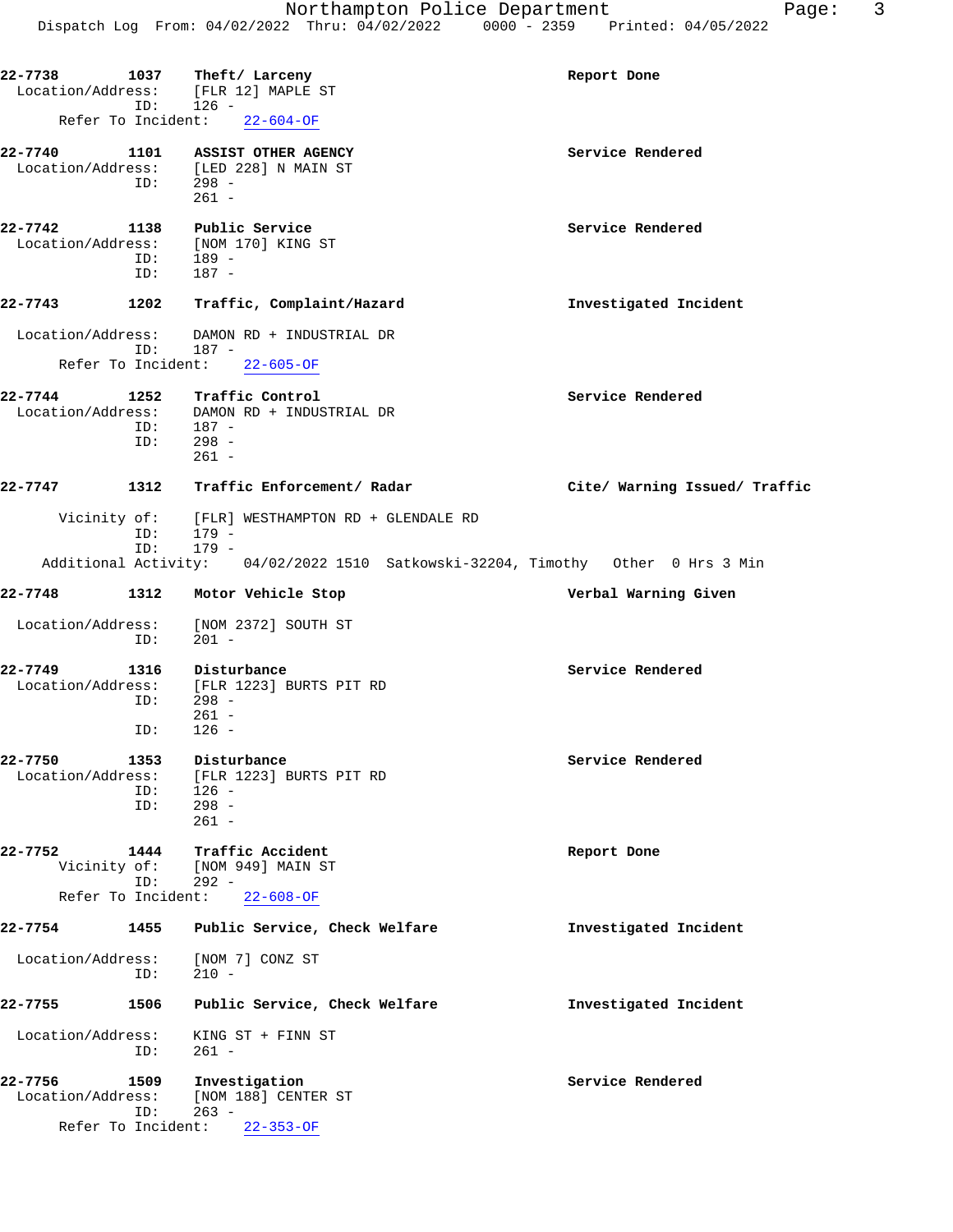Northampton Police Department Page: 4 Dispatch Log From: 04/02/2022 Thru: 04/02/2022 0000 - 2359 Printed: 04/05/2022 **22-7757 1514 Traffic Enforcement/ Radar Cite/ Warning Issued/ Traffic** Location/Address: PLEASANT ST + WRIGHT AVE ID: 179 -<br>ID: 179 - ID: 179 - **22-7758 1519 Motor Vehicle Stop Verbal Warning Given** Location/Address: [NOM 293] KING ST ID: 292 - **22-7760 1527 Public Service Service Rendered** Location/Address: [NOM 2782] KING ST ID: 292 - **22-7762** 1603 Park and Walk 10 22-7762 Location/Address: [NOM 933] MAIN ST ID: 292 - **22-7763 1611 Alarm/ Burglar/ Holdup Panic False Alarm** Location/Address: [NOM 238] KING ST ID: 261 - **22-7764 1625 Disturbance Taken to Hospital** Location/Address: [FLR 1223] BURTS PIT RD ID: 203 - ID: 261 - ID: 210 -<br>ID: 203 - ID: 203 - Refer To Incident: 22-610-OF Additional Activity: 04/02/2022 1645 Longley - 6424, Heather Other 1 Hrs 3 Min **22-7768 1648 Motor Vehicle Stop Cite/ Warning Issued/ Traffic** Location/Address: PLEASANT ST + HOCKANUM RD ID: 292 - **22-7771 1718 Parking Violation Cite/ Warning Issued/ Traffic** Location/Address: [NOM 447] ELM ST ID: 292 - **22-7772 1729 Alarm/ Burglar/ Holdup Panic False Alarm/City** Location/Address: [FLR 1548] N FARMS RD<br>ID: 203 -ID: **22-7773 1753 Public Service, Check Welfare Taken to Hospital** Location/Address: [NOM 308] PLEASANT ST<br>ID: 292 - $ID:$ **22-7775 1815 Public Service, Check Welfare Investigated by N F D** Location/Address: [FLR] RYAN RD EMS Unit: A03-Fire Ambulance ID: 203 -<br>ID: 199 - ID: 199 - **22-7777 1835 DISABLED MV Service Rendered** Location/Address: [FLR] N MAIN ST + BRIDGE RD<br>ID: 199 - ID: 199 - ID: 292 - **22-7780 1925 Animal Investigated Incident**

 Location/Address: [NOM 67] LOCUST ST ID: 245 - ID: 199 -

**22-7781 1944 Traffic Enforcement/ Radar Service Rendered** Location/Address: [FLR] WESTHAMPTON RD + SOVEREIGN WAY